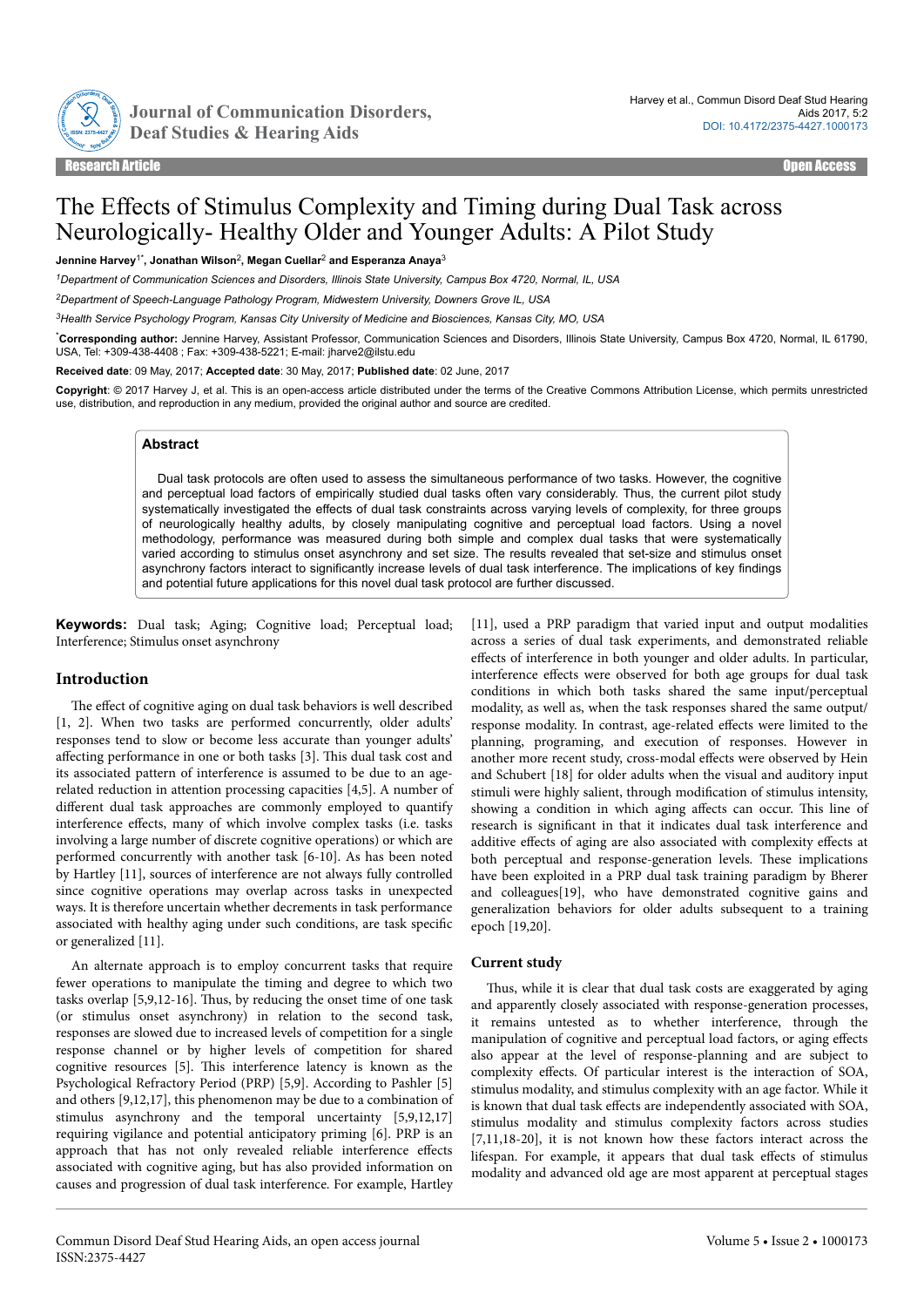of processing [7]. Нus, interactions may elucidate the organization of load factors supporting dual task interference under conditions in which response competition for generation is controlled. In this study, a PRP paradigm was included which consisted of 2 simple competing go-no-go tasks. In one task, participants manually responded to a target visual stimulus and in the rival task participants responded to a target auditory stimulus. Importantly, all visual and auditory stimuli were abstractions, that is – simple, unfamiliar non-geometric shapes selected from a prior study investigating visual image salience and pure tones with limit to linguistic labeling [21]. Using a novel methodology, performance was measured during both simple and complex dual tasks that were systematically varied according to SOA and stimulus set size.

The dual tasks were presented in a trial structure without competition with regard to the modality of manual response, since in each trial a manual response was required for either a visual or an auditory target, i.e. a single manual response per trail. Task onsets per trial and stimulus order were pseudo-randomized to 300, 600 or 900ms SOA. A separate dual task experiment was provided in which the complexity of both the visual and auditory stimuli varied according to set size, (i.e. rather than responding to a single tone, participants responded to a non-musical sequence of tones).

Thus in accordance with the literature cited above [7,11,18-20], both perceptual and response-generation conditions were carefully controlled to prioritize source interference effects to response-planning levels. Since our PRP paradigm controlled for perceptual demands by presenting cross-modal stimuli with low salience, and responsegeneration demands using a single manual response channel without competition, it was hypothesized that any dual task interference would be at the level of response-planning rather at the levels of perceptual processing or response-generation. Our specific aims were as follows:

Aim 1: To test whether stimulus complexity and processing modality will differentially affect cognitive load. Our hypothesis predicted that changes in cognitive function (reaction time, accuracy) due to increased cognitive load (modality and stimuli complexity) during dual task would show differences in processing demands at the level of stimulus complexity independent of processing modality (auditory and visual).

Aim 2: To test whether stimulus complexity and processing modality would differently affect age groups. Our hypothesis predicted that age groups (Group  $1=18-30$  years old), (Group  $2=31-54$ ), and (Groups  $3=55-80$  years old) would demonstrate different cognitive load characteristics due to stimulus and modality levels. We hypothesized that participants would demonstrate decreased cognitive performance (increased reaction time and decreased accuracy) with increased stimulus complexity and increased difficulty in modality conditions.

# **Method**

## **Participants**

Thirty-seven native speakers of American English (Male=9, Female=28), 18-80 year of age, participated in all tasks. Participants were divided into three groups based upon age. Group 1 included 12 individuals 18-30 years old (Mean=22.75, SD 2.30). Group 2 consisted of 14 individuals 31-54 years old (Mean=45.5, SD 7.56). Group 3 was comprised of 11 individuals 55-80 years old (Mean=62.82, SD 7.08). All participants completed a brief cognitive, handedness, vision, and hearing discrimination screening in a quiet room free from other distraction. Cognitive function was screened using the Mini-Mental State Examination (MMSE) and Montreal Cognitive Assessment (MOCA). Participants were required to meet a raw score of 23 or greater on the MMSE or a raw score of 26 or greater on the MOCA. Since the experimental task involved bimanual responding, the Edinburgh Handedness Inventory was used to profile handedness [22]. Scores of 40 or greater indicated right handed dominance. Нe vision screen included individuals identified shapes and letters presented on a 15 inch flat screen monitor in a black font against a white background. Inclusion criterion for the Vision Screen was a score of 90% or greater.

The hearing discrimination screen required individuals to verbally respond to and discriminate between high, low and mid-range pure tones that were presented auditorily through an audiometer at a standard intensity of 65 dB. Inclusion criterion for the Hearing Screen was a score of 90% or greater. Нree individuals voluntarily declined to complete the study and were therefore excluded. Нis project was approved by the Institutional Review Boards at Illinois State University and Midwestern University. Informed-consent was given by all participants in this project.

## **Materials and Procedure**

## **General description of task conditions**

Materials: During Participants wore high quality stereo headphones adjusted to the sound level that was "most optimal and comfortable" for them while viewing pictures presented on a 23-inch monitor. Participants were verbally instructed to use the furthermost right and left buttons on a DirectIN high speed button-box, within an array of 9 buttons (Empirisoft). Participants were verbally instructed to press and release the left button with their left index finger when they registered a target visual stimulus and the right button with their right index finger when they registered a target tone across simple and complex runs.

## **Auditory: stimuli and procedure**

Auditory stimuli: Auditory stimuli consisted of six target pure tones and twelve foil pure tones each with a duration of 750 ms. Tones were generated using Adobe Premiere Elements 11, in accordance with protocols developed by Burton et al. [23], LoCasto et al. [24], and Cuellar et al. [25]. To ensure that the pure tones were also perceived as maximally discriminable, all tones (500, 750, 1000, 1250, 1500, 1750, 2000, 2500, 2750, 3000, 3250, 3500 Hz) were separated by a minimum of 250 Hz [24]. Additionally, all tones were randomized in the 18 auditory stimuli.

Auditory procedure: During the auditory task procedure, participants were verbally instructed to listen to different tones and press and release the right button with their right index finger when they registered the target tone.

## **Visual: stimuli and procedure**

Visual stimuli: Нe visual stimuli were pictures, consisting of 18 black and white abstract shapes, which were reproduced and selected with permission from Paller and Voss [26]. Six target visual stimuli and 12 foil visual stimuli that were perceived as 'maximally visually discriminable' by five blinded judges were selected for inclusion. In an attempt to minimize potential lexical-semantic priming bias associated with the use of covert naming, all of the visual stimuli selected were taken from the 'low meaning' conceptual category of line drawings, as

#### Page 2 of 8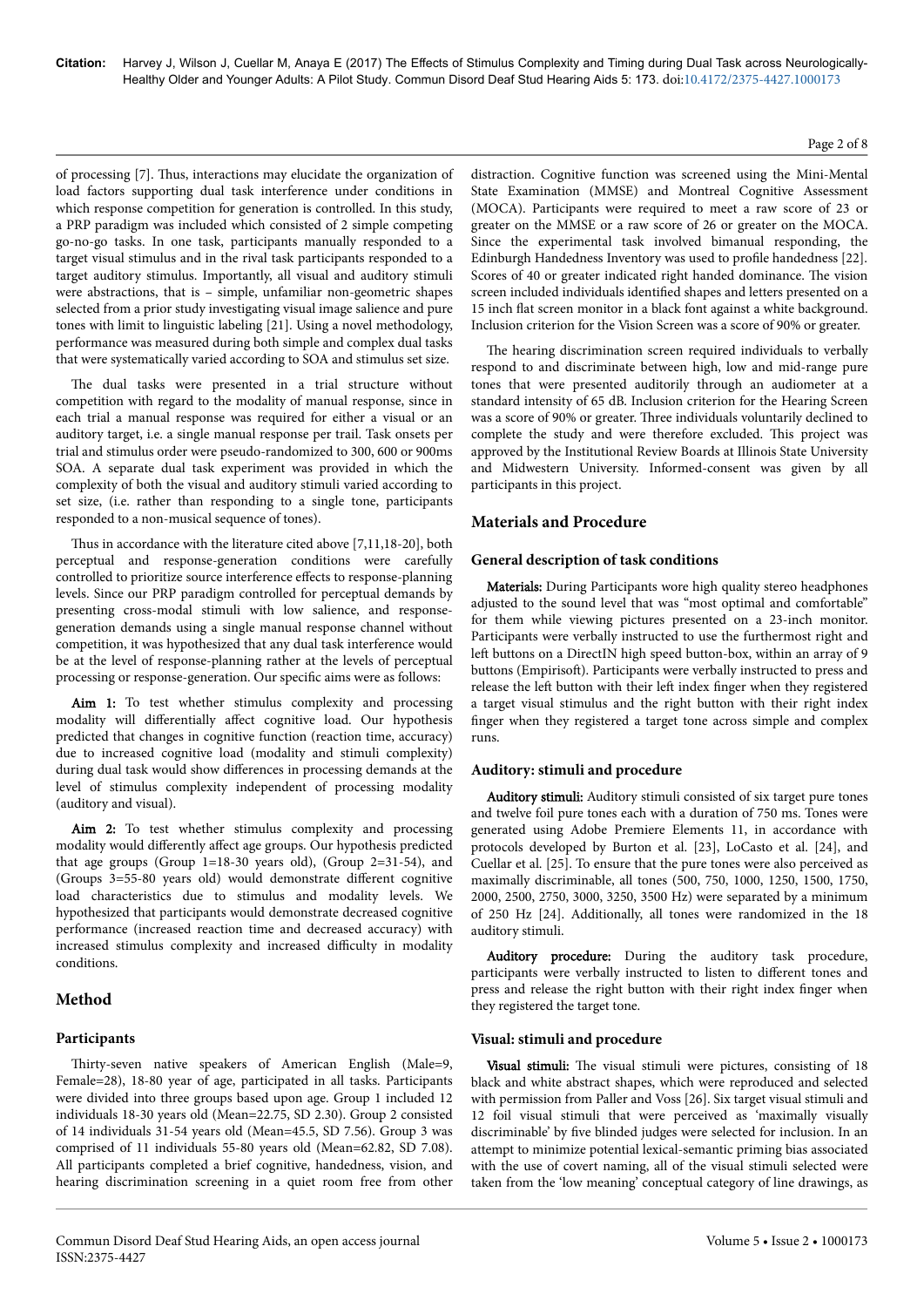normed by Voss, Schendon, and Paller [24] (See Figure 1). For an example of the visual and auditory target and foil stimuli, see Figure 2 and Figure 3.







Figure 2: Example visual target and foil for simple and complex conditions.

Visual procedure: During the visual task, participants were asked to view the computer screen and press and release the left button with their left index finger when they registered a target abstract shape.

For both the simple and complex experimental conditions, 2600 ms. audio-visual movie clips were created using Adobe Premiere Elements 11, which were presented in continuous block runs via E-prime v2.0.



# **Practice protocol**

Participants were provided with 16 practice trials for each experimental condition using the same stimulus materials and targets at a fixed SOA set to 600 ms to control for short term memory effects. Order of presentation for visual and auditory stimuli was counter balanced and pseudo-randomized across trials to ensure that the same number of auditory and visual targets presented as target 1 and target 2. All participants past the practice trials with greater than 90% accuracy in both simple and complex conditions indicating that both target auditory and visual stimuli were fully encoded prior to the initiation of block runs. Immediately following the practice trials, the experimental simple audio-visual dual task condition was administered.

## **Experimental conditions**

There were two experimental conditions, a simple then complex condition, which consisted of 24 continuous trials, separated by 500 ms. Within each block run target stimuli and foils were randomized. Similar to the practice protocol, order of presentation for visual and auditory stimuli was counter balanced and pseudo-randomized across simple and complex condition runs to ensure that the same number of auditory and visual targets presented as target 1 and target 2.

## **Simple condition**

The Simple condition included measures of processing speed, for visual and auditory modalities, and working memory for one target tone and one abstract image, in dual task. While simultaneously identifying the target abstract shape presented among various abstract shapes on a monitor, participants also heard pure tones (500, 750,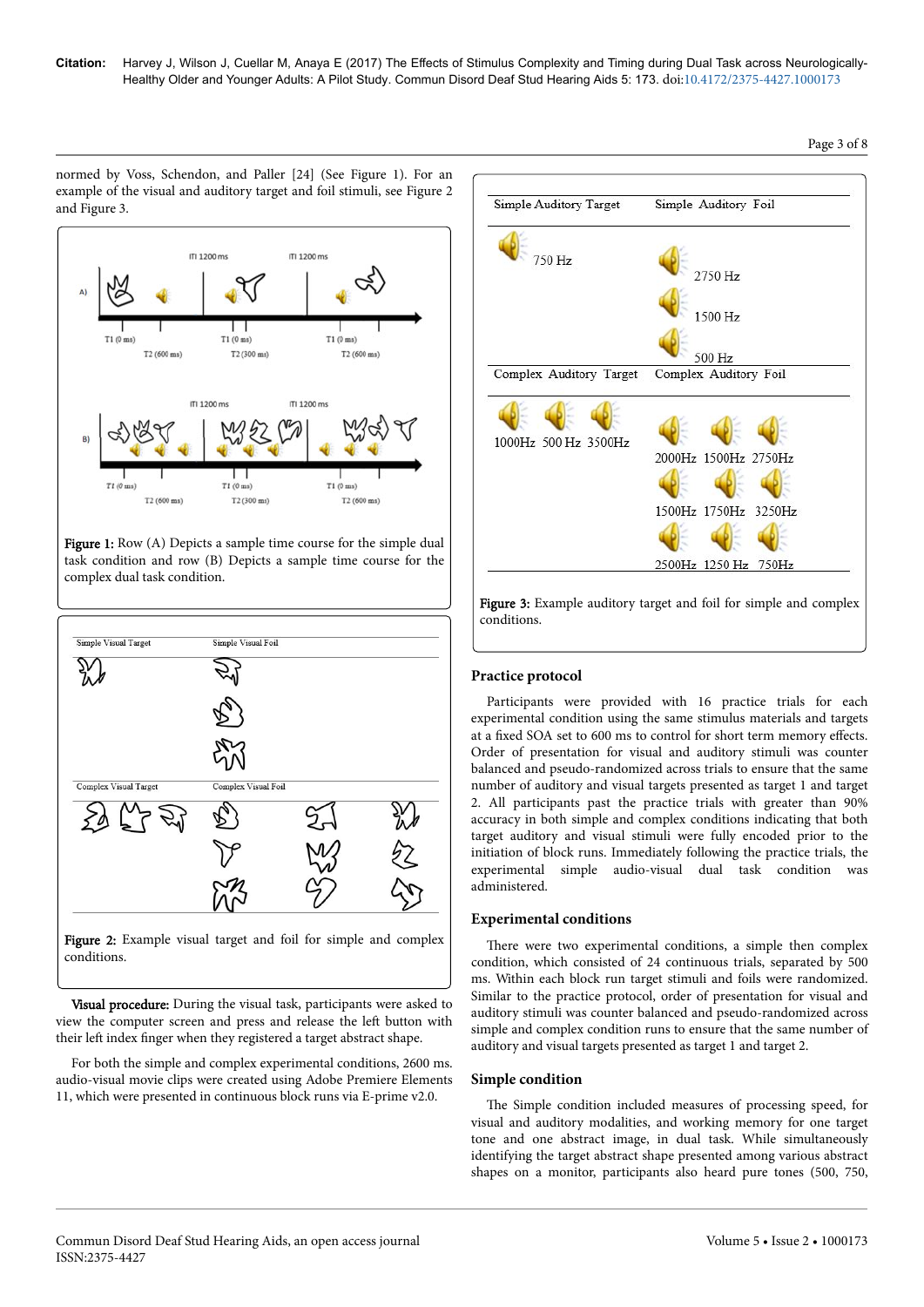1000, 1250, 1500, 1750, 2000, 2500, 2750, 3000, 3250, 3500 Hz) in high quality stereo headphones and responded when a target tone was heard by pressing a button. Dependent measures included % correct auditory accuracy, % correct visual accuracy, Visual reaction Time (ms), Auditory reaction Time (ms). For the simple condition, each block run consisted of 24 trials, separated by 1200 ms. inter-trial intervals of no audio and blank white computer screens. Within each trial, stimuli onset times, i.e. the time that lapsed between the onset of the first stimuli presentation (T1) and the onset of the second stimuli presentation (T2), varied by 300, 600, or 900 ms., respectively. For example, a trial in the simple condition may begin with the presentation of a picture (T1) followed by a pure tone (T2) presentation, after a delay of 300 ms. All stimuli included in the simple condition, i.e. all pictures and pure tones, were presented for precisely 750 ms. During each block run of 24 trial presentations, 12 target visual (i.e. picture) and 12 auditory (i.e. pure tone) stimuli were presented four times at each level of stimuli onset asynchrony (SOA), 300 ms., 600 ms., and 900 ms. [27,28]. Likewise, 12 foil visual and auditory stimuli were presented four times across each level of SOA. All target and foil trial presentations were randomized during each block run. In order to analyze potential modality effects, 50% of the target and foil stimuli began with a presentation of visual stimuli and 50% began with auditory stimuli. Нe total experimental testing protocol lasted approximately 30 minutes.

## **Complex condition**

The complex dual task included measures of processing speed, for visual and auditory modalities, and working memory for a set of three target tones and a set of three abstract images, in dual task. Procedures were identical to Experimental Condition A, however, single target shapes and tones were replaced with shape and tone sequences. While simultaneously identifying the target abstract shape set (3 abstract shapes) presented among various abstract shape sets on a monitor, participants also heard sets of pure tones (500, 750, 1000, 1250, 1500, 1750, 2000, 2500, 2750, 3000, 3250, 3500 Hz) on external computer speakers and responded when a target tone set was heard by pressing a button.

Dependent measures included % correct auditory accuracy, % correct visual accuracy, Visual reaction Time (ms), Auditory reaction Time (ms). Нe complex dual task condition included the same visual and auditory stimuli and SOA levels (i.e. 300 ms, 600 ms, and 900 ms) separating the onset of T1 from T2. However, the set size of visual and auditory stimuli increased to three. Нus, for the complex condition, three pictures were presented consecutively. Нe presentation of the three stimuli lasted for a total duration of 250 ms., each were presented in parallel. As with the simple condition, all picture and pure tone sequences lasted a total 750 ms in duration, each trial lasted 2600 ms in total duration, and each block run consisted of 24 trials.

The same parameters regarding the number of target and foil presentations across each SOA level, as well as the percent of trials beginning with visual vs. auditory stimuli, were applied to the creation of block runs for the complex condition.

All participants were tested in each of the 2 experimental conditions. Rest breaks were provided to participants following completion of each block run and between task conditions. During the experimental run, e-Prime presentation software recorded button responses for reaction time data in ms and accuracy data coded for accuracy as a binary variable. All experimental conditions and stimuli were counterbalanced. Additionally, auditory and visual stimuli were also randomly assigned.

## **Results**

This study was a between-group  $3 \times 3 \times 2 \times 2$  design with condition (Simple, Complex), SOA (300, 600, 900, and Modality (auditory, visual) included as the independent variables, and accuracy and reaction time as the dependent variables.

A Doubly Multivariate Repeated Measures Analysis, including Multivariate, Univariate, and Pairwise Comparisons, was conducted utilizing SPSS Statistics Version 22. Нe raw data is also included for reference, see Tables 1 and 2.

|            | Simple                       |                       |                       |                            |                       |                      |  |
|------------|------------------------------|-----------------------|-----------------------|----------------------------|-----------------------|----------------------|--|
| <b>SOA</b> | <b>Auditory Accuracy (%)</b> |                       |                       | <b>Visual Accuracy (%)</b> |                       |                      |  |
|            | Group 1                      | Group 2               | Group 3               | Group 1                    | Group 2               | Group 3              |  |
| 300        | 91.58%<br>$(SD=0.15)$        | 91.57%<br>$(SD=0.14)$ | 75.00%<br>$(SD=0.31)$ | 90.25%<br>$(SD=0.13)$      | 85.64%<br>$(SD=0.21)$ | 78.2%<br>$(SD=0.29)$ |  |
| 600        | 94.33%<br>$(SD=0.08)$        | 91.14%<br>$(SD=0.16)$ | 76.6%<br>$(SD=0.28)$  | 87.33%<br>$(SD=0.14)$      | 88.36%<br>$(SD=0.13)$ | 84.9%<br>$(SD=0.25)$ |  |
| 900        | 97.17%<br>$(SD=0.06)$        | 88%<br>$(SD=0.12)$    | 84.9%<br>$(SD=0.16)$  | 95.75%<br>$(SD=0.07)$      | 86.86%<br>$(SD=0.16)$ | 73.4%<br>$(SD=0.29)$ |  |
|            | Complex                      |                       |                       |                            |                       |                      |  |
| <b>SOA</b> | <b>Auditory Accuracy (%)</b> |                       |                       | <b>Visual Accuracy (%)</b> |                       |                      |  |
|            | Group 1                      | Group 2               | Group 3               | Group 1                    | Group 2               | Group 3              |  |
| 300        | 70.75%<br>$(SD=0.21)$        | 64.71%<br>$(SD=0.16)$ | 63.5%<br>$(SD=0.1)$   | 72.25%<br>$(SD=0.14)$      | 66.79%<br>$(SD=0.18)$ | 66.6%<br>$(SD=0.22)$ |  |

Page 4 of 8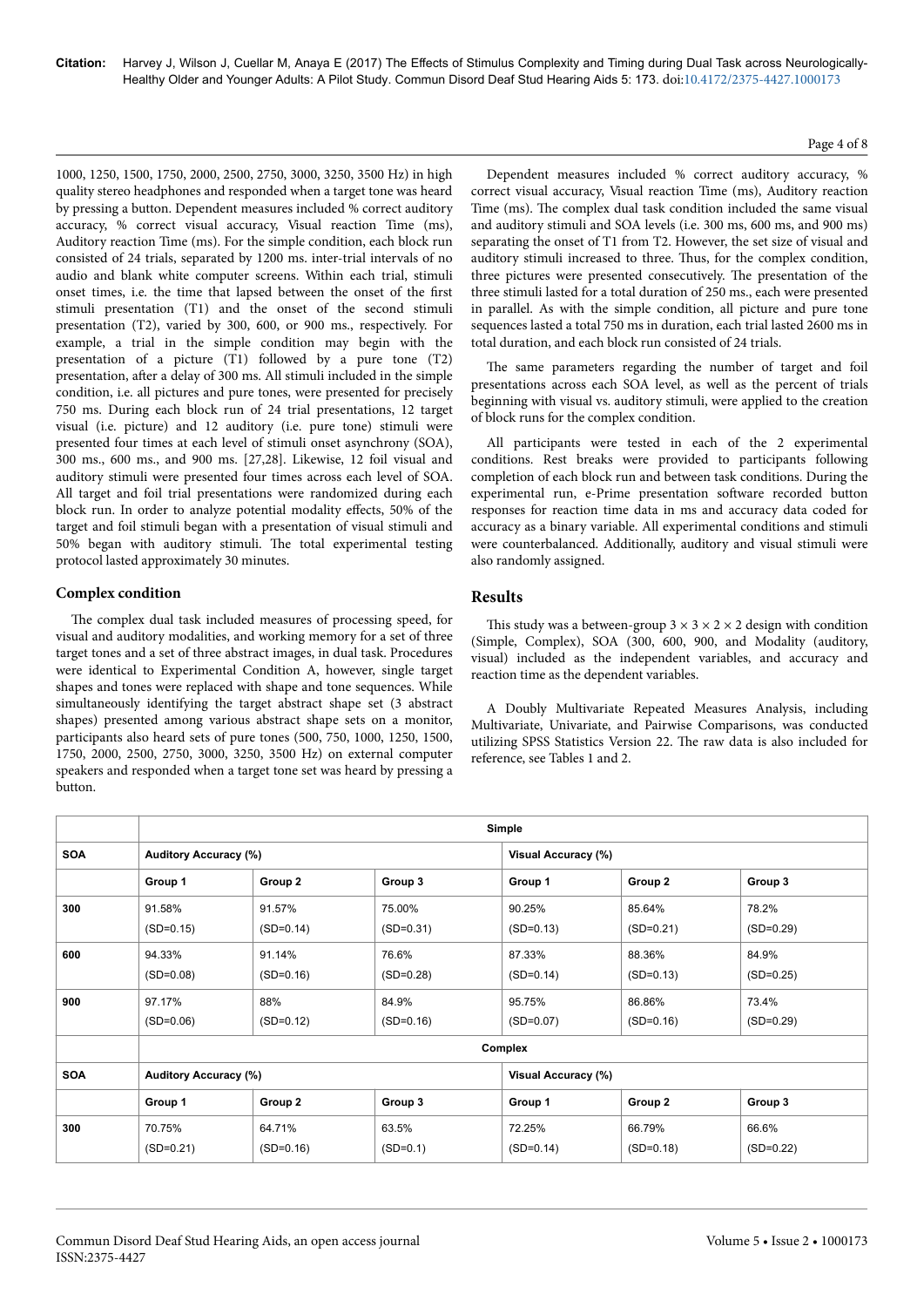Page 5 of 8

| 600 | 65.25%      | 60.64%      | 51.8%       | 65.17%      | 58.36%      | 55.1%       |
|-----|-------------|-------------|-------------|-------------|-------------|-------------|
|     | $(SD=0.26)$ | $(SD=0.19)$ | $(SD=0.22)$ | $(SD=0.25)$ | $(SD=0.25)$ | $(SD=0.22)$ |
| 900 | 48.58%      | 38%         | 36.7%       | 40.25%      | 40.5%       | 35%         |
|     | $(SD=0.19)$ | $(SD=0.15)$ | $(SD=0.2)$  | $(SD=0.13)$ | $(SD=0.15)$ | $(SD=0.19)$ |

Table 1: Dual task accuracy average scores.

| Simple     |                               |               |               |                             |               |               |  |  |
|------------|-------------------------------|---------------|---------------|-----------------------------|---------------|---------------|--|--|
| <b>SOA</b> | <b>Auditory Reaction (ms)</b> |               |               | <b>Visual Reaction (ms)</b> |               |               |  |  |
|            | Group 1                       | Group 2       | Group 3       | Group 1                     | Group 2       | Group 3       |  |  |
| 300        | 844.43                        | 899.58        | 909.07        | 819.36                      | 895.69        | 938.37        |  |  |
|            | $(SD=154.38)$                 | $(SD=146.85)$ | $(SD=177.41)$ | $(SD=200.7)$                | $(SD=100.39)$ | $(SD=224.05)$ |  |  |
| 600        | 956.08                        | 1023.13       | 1011.43       | 958.1                       | 977.44        | 1124.44       |  |  |
|            | $(SD=144.8)$                  | $(SD=167.91)$ | $(SD=125.21)$ | $(SD=143.26)$               | $(SD=152.45)$ | $(SD=209.26)$ |  |  |
| 900        | 1104.49                       | 1142.51       | 1106.74       | 1080.47                     | 1111.14       | 1192.39       |  |  |
|            | $(SD=134.89)$                 | $(SD=136.92)$ | $(SD=235.4)$  | $(SD=170.43)$               | $(SD=159.1)$  | $(SD=170.92)$ |  |  |
| Complex    |                               |               |               |                             |               |               |  |  |
| <b>SOA</b> | <b>Auditory Reaction (ms)</b> |               |               | <b>Visual Reaction (ms)</b> |               |               |  |  |
|            | Group 1                       | Group 2       | Group 3       | Group 1                     | Group 2       | Group 3       |  |  |
| 300        | 1890.04                       | 1887.72       | 1874.19       | 1902.46                     | 2028.5        | 1903.04       |  |  |
|            | $(SD=280.72)$                 | $(SD=255.05)$ | $(SD=309.77)$ | $(SD=284.59)$               | $(SD=222.14)$ | $(SD=307.13)$ |  |  |
| 600        | 1899.96                       | 1773.33       | 1874.33       | 2035.97                     | 2007.52       | 2005.35       |  |  |
|            | $(SD=245.44)$                 | $(SD=253.57)$ | $(SD=338.82)$ | $(SD=161.15)$               | $(SD=261.88)$ | $(SD=350.5)$  |  |  |
| 900        | 1723.4                        | 1823.82       | 1444.48       | 1869.82                     | 1679.1        | 1765.53       |  |  |
|            | $(SD=208.16)$                 | $(SD=307.19)$ | $(SD=549.19)$ | $(SD=291.12)$               | $(SD=632.52)$ | $(SD=516.38)$ |  |  |

Table 2: Dual task reaction time average scores.

## **Doubly repeated multivariate analysis**

Statistical design was a  $3 \times 3 \times 2 \times 2$  Doubly Multivariate Repeated Measures Analysis, including Multivariate, Univariate, and Pairwise Comparisons. Нe analysis was performed with Group (Group1: younger, Group 2: middle, Group 3: older), Condition (Simple, Complex), SOA (300, 600, 900), and Modality (auditory, visual), as factors with accuracy and reaction time as dependent variables. Нis analysis was utilized to account for multiple dependent variables, measured in different scales, with multiple administrations across time, and has been used when analyzing dual task methodologies [29,30].

Results revealed two omnibus effects with two interactions. There was a significant effect of Condition [Wilks' Lambda F $(2,32)=286.10$ , p=<0.000, η2=0.947] and SOA [Wilks' Lambda F(4,30) 24.64, p=<0.000, η2=0.767]. Нe Condition by SOA interaction [Wilks' Lambda F(4,30)=22.27, p=<0.000,  $\eta$ 2=0.748] was significant. There was no significant omnibus effect of Group, Modality, Condition\*Group, SOA\*Group, Modality\*Group, Condition\*SOA\*Group, Condition\*Modality, Condition\*Modality\*Group, SOA\*Modality, Modality\*SOA\*Group, Condition\*SOA\*Modality, and Condition\*SOA\*Modality\*Group interaction.

## **Condition analysis**

Univariate analyses were utilized to further investigate the effect of Condition across all levels of each additional factor (SOA and Modality). Significant main effects were found for Condition on accuracy measures [F(1,33)=148.5, p=<0.001 η2=0.818, (Greenhouse-Geisser Adjustment)], and reaction time measures [F(1,33)=578.6, p=<0.001 η2=0.946, (Greenhouse-Geisser Adjustment)]. Нe withinsubject analyses are further explored below.

Condition analyses: Accuracy. Within subjects contrasts were conducted to further investigate the significant effect of Condition on Accuracy. Significant differences were found for Accuracy at Simple Condition and Complex Condition F(1,33)=148.5, p=<0.001 η2=0.818, (Greenhouse-Geisser Adjustment)]. Further examination of the main effects for Condition were completed using Pairwise Comparisons with Bonferroni corrections. All Pairwise Comparisons for Accuracy were found to be statistically significant ( $p<0.001$ ). These differences suggest that participants are more accurate for the Simple Condition (M=0.867) when compared to the Complex Condition (M=0.556).

Condition analyses: Reaction Time. Additional within subjects contrasts were conducted to further explore the significant effect of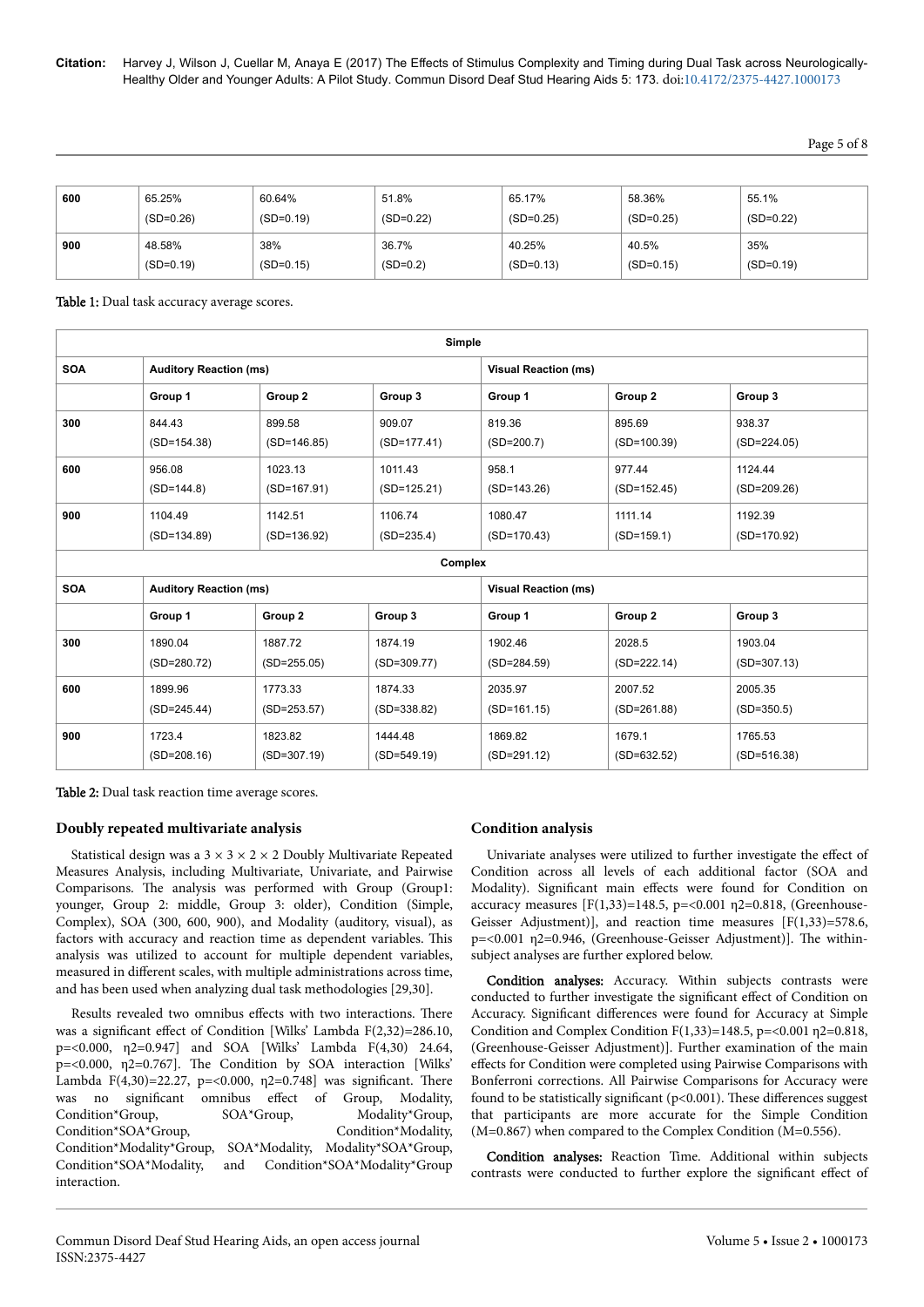Condition on Reaction Time. Significant differences were found for Reaction Time at Simple and Complex Condition measures [F(1,33)=578.6, p=<0.001 η2=0.946, (Greenhouse-Geisser Adjustment)]. Examination of the main effects for Condition were completed using Pairwise Comparisons with Bonferroni corrections. All Pairwise Comparisons for Reaction Time were found to be statistically significant ( $p<0.001$ ). Inversely, compared to accuracy analyses, results indicate that participants were quicker in response for the Simple Condition (M=1010.32) than in the Complex Condition (M=1855.43).

## **Stimulus Onset Asynchrony (SOA) analyses**

The effect of SOA across all levels of Condition and Modality were studied using univariate analyses. Results revealed significant main effects for SOA on Accuracy measures  $[F(2,66)=29.29, p=<0.001]$ η2=0.470, (Greenhouse-Geisser Adjustment)] only. No effect was found for SOA on Reaction Time measures. Нe within-subject analyses for Accuracy are further explored below.

SOA analyses: Accuracy. To further investigate the significant effect of SOA on accuracy, within subject contrasts were performed. Significant differences were found for Accuracy at SOA 300 and 600 when compared to 900 F(1,33)=76.01, p=<0.001 η2=0.697. Study of the main effects for SOA were completed using Pairwise Comparisons with Bonferroni corrections. All Pairwise Comparisons for Accuracy were found to be statistically significant  $(p<0.001)$  except one. The comparison of 300 SOA to 600 SOA was not significant. These differences indicate that participants were more accurate for the 300 SOA (M=0.764) when compared to the 900 SOA (M=0.638), and that participants were more accurate for 600 SOA (M=0.732) when compared to 900 SOA (M=0.638).

Interaction analyses: Нe Condition by SOA interaction was further explored using univariate analyses. Significant main effects were also shown for Condition by SOA interactions for Accuracy measures [F(2,66)=36.88, p=<0.001 η2=0.528, (Greenhouse-Geisser Adjustment)], and Reaction Time measures [F(2,66)=28.53, p=<0.001 η2=0.464, (Greenhouse-Geisser Adjustment)]. Нe within-subject analyses are further explored below.

Condition and SOA Interaction: Accuracy and reaction time. Within subjects contrasts were completed to further investigate the significant interaction between Condition and SOA. Significant differences were found for Accuracy and Reaction Time across all levels of Condition and SOA. As the task condition and SOA levels became more complex, performance decreased. Specifically, SOA at 300 and 600 appear to be significantly less challenging than SOA at 900.

## **Discussion**

This study aimed to systematically examine the effects of dual task constraints across different levels of complexity, for three groups of neurologically healthy adults, by closely manipulating cognitive and perceptual load factors. Specifically, this study aimed to (1) test whether stimulus complexity and processing modality would differentially affect cognitive load, and (2) examine whether stimulus complexity and processing modality would differently affect age groups. Нe findings indicate the hypothesis for aim one was correct, study findings suggest that dual task complexity, manipulated by set size and SOA, significantly affects performance across neurologically healthy adults. While results suggest the hypothesis for aim two was

correct, all participants' demonstrated significantly decreased cognitive performance with increased stimulus complexity and task modality, decline occurred regardless of age, with no significant difference between age groups. However, since the auditory and visual stimuli could be either target 1 (TI) or target 2 (T2) in the dual task, the findings of accuracy and reaction time are not purely due to the effects of stimulus modality. Нis potential for a stimulus modality confound should be considered in interpretation and discussion of findings. These data provide novel evidence that dual task interference, at the level of response-planning, are subject to complexity effects. Therefore, this preliminary data may provide additional insight into dual task processes in aging and how dual task methods may be manipulated for assessment and intervention of perceptual load factors. Dual task complexity was manipulated through condition (simple,

complex) and set size. Нe set sizes included one auditory and one visual stimulus (simple), and three auditory and three visual stimuli (complex). Unsurprisingly, participants were more accurate and faster when responding in the simple condition versus the complex. Because this was expected, and supports traditional dual task effects  $[31,32]$ , the data offer evidence for a novel approach to studying dual task constraints by manipulating cognitive and perceptual load factors. Therefore, it may be the dual task interference of response-planning, not just response-generation that can be manipulated through dual task complexity. Нis additional understanding of complexity may inform clinicians in how they cognitively or perceptually load tasks during assessment or intervention.

SOA effects indicate that cognitive processing breakdown occurs between Simple and Complex dual tasks, as well as, between the 300 SOA/600 SOA and 900 SOA performances. In other words, for dual tasks that are challenging, adults across the lifespan may experience similar decline in performance. Нis finding suggests that the 900 SOA may requires increased levels of vigilance and potential anticipatory priming, thereby increasing cognitive load and working memory demands. Нis is a novel finding, performance decrements were greatest with increased separation of task onsets for both younger and older adults. We speculate that this is due to increased task demands associated with maintaining task vigilance for one target while also providing a manual response to another in close succession across different modalities. That is it may be that for this study and tasks response planning and response generation are operating in parallel, a process overlap, rather than in sequence at the longest SOA. In contrast, at the shorter SOAs response planning and response generation are operating in sequence. Нis is possible given the simplicity of the tasks used in this study. Interestingly, no effect was found for SOA on reaction times, suggesting that accuracy provided a more sensitive measure of interference in this particular paradigm. Further, the results indicate equivalent capacities across age groups, suggesting that in hierarchically complex dual tasks, age effects are either reduced or absent.

While age effects are well defined across dual task literature [2,20,33,34], these data indicate that as dual task complexity is hierarchically manipulated through increasing set size and SOA, performance is diminished regardless of age. These interference effects are occurring at the level of early and late processing. So, while some studies have shown that perceptual modality can be a source of interference under certain conditions; this was not the case here, which might imply that the source or level of interference is post perceptual. This is significant for older adults since perceptual systems and response systems slow particularly when put under high constraint.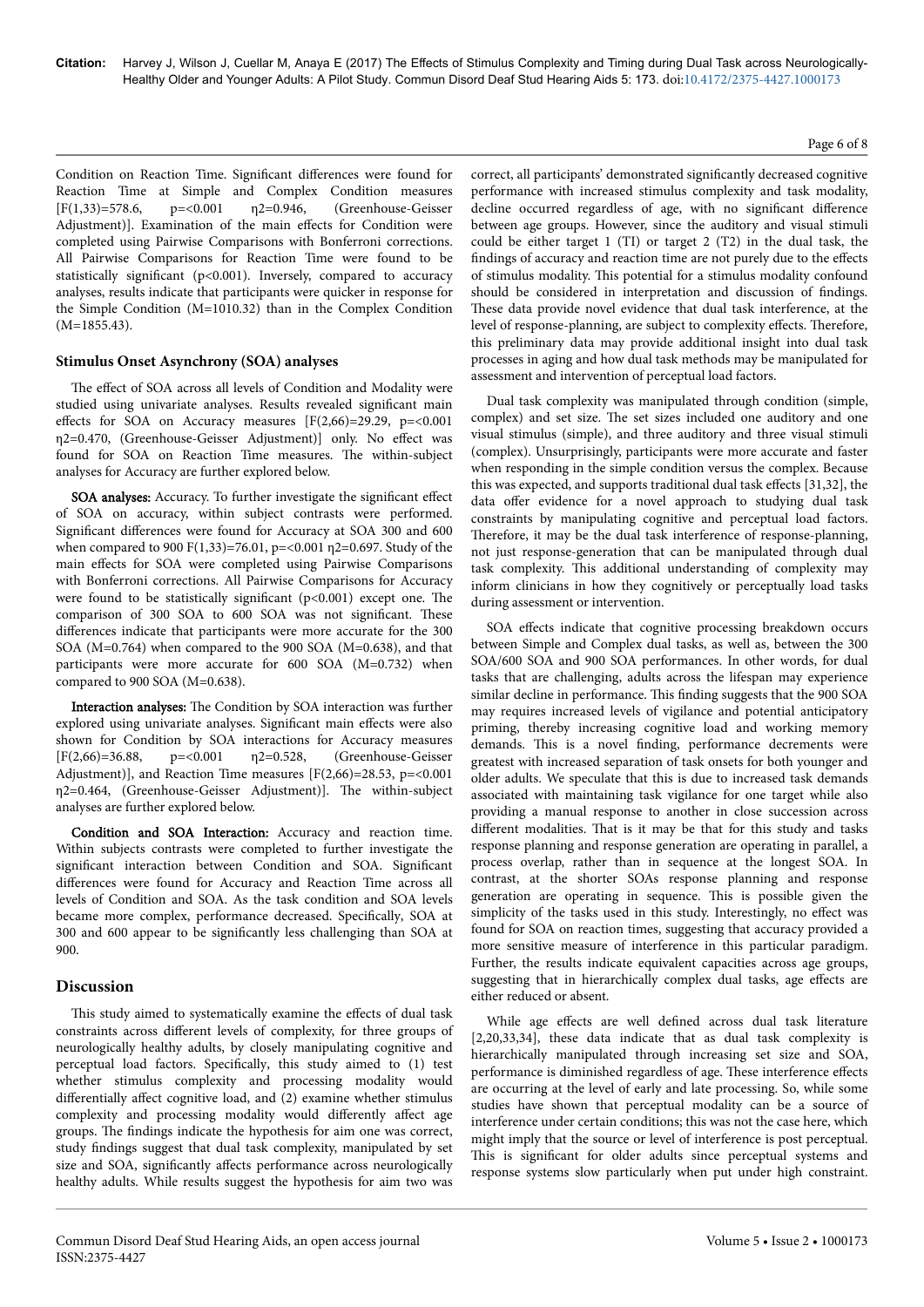This finding adds to knowledge of how multitasking performance changes as we age, wherein, if a multitasking activity, as is typical in activities of daily living, places too many cognitive and perceptual demands, adults will perform poorly overall. Нis insight may suggest that clinicians could modify or manipulate cognitive performance during intervention multitasking by varying not just set size, but when the stimuli sets are introduced, across patient age groups.

## **Clinical application**

This preliminary project provides significant support for the use of a novel, dual task methodology that systematically manipulates complexity through set size and SOA levels. Initial findings suggest that in order to decrease mental fatigue during everyday life, individuals may also be able to purposefully manipulate responseplanning to during intervention and activities of daily living. Ultimately, these individuals can learn to focus on completing one task at a time or train to complete a basic multi-tasking activity (two tasks that could easily be completed by themselves). However, this methodology and its applications warrant further investigation.

#### **Future research**

There is a broad consensus in the aging literature that the abilities to successfully multitask varies with advanced old age according to task, task complexity and other perceptual load factors. However, the relevance of these cognitive load processing competencies supporting dual task performance has not yet been empirically investigated to our knowledge. While this study has identified effects of load factors and combination independently of factor, it remains an open question whether the same pattern of robust graded interference effects holds or is further exaggerated by healthy aging. An extension of this line of research is to examine these load effects in relation to patient populations with altered frontal lobe function; in effect exploring pathological differences in cognitive architecture and adaptation. The potential future implications for this line of study is to further specify a sensitive methodological approach to quantifying effects of aging that is also and neuropathology useful to clinicians.

## **Acknowledgement**

This research was supported by an intramural faculty research facilitation grant in the amount of \$3,863 awarded by the College of Health Sciences at Midwestern University.

## **References**

- 1. [Riby L, Perfect T, Stollery B \(2004\)](http://dx.doi.org/10.1080/09541440340000402) The effects of age and task domain on [dual task performance: A meta-analysis. Eur J Cogn Psychol 16: 863-891.](http://dx.doi.org/10.1080/09541440340000402)
- 2. [Verhaeghen P, Steitz DW, Sliwinski MJ, Cerella J \(2003\) Aging and dual](https://doi.org/10.1037/0882-7974.18.3.443)[task performance: A meta-analysis. Psychol Aging 18: 443.](https://doi.org/10.1037/0882-7974.18.3.443)
- 3. Kemper S, Herman RE, Nartowicz J (2005) Different effects of dual task demands on the speech of young and older adults. Neuropsychol Dev Cogn B Aging Neuropsychol Cogn 12: 340-358.
- 4. Hegarty M, Shah P, Miyake A (2000) Constraints on using the dual-task methodology to specify the degree of central executive involvement in cognitive tasks. Mem Cognit 28: 376-385.
- 5. [Pashler H \(1994\) Dual-task interference in simple tasks: Data and theory.](http://dx.doi.org/10.1037/0033-2909.116.2.220) [Psychol bull 116: 220.](http://dx.doi.org/10.1037/0033-2909.116.2.220)
- 6. [Kiesel A, Steinhauser M, Wendt M, Falkenstein M, Jost K, et al. \(2010\)](doi:%2010.1037/a0019842) [Control and interference in task switching—A review. Psychol bull 136:](doi:%2010.1037/a0019842) [849.](doi:%2010.1037/a0019842)
- 7. [Muckschel M, Stock AK, Dippel G, Chmielewski W, Beste C \(2016\)](doi:%2010.1016/j.neuroimage.2015.09.075) [Interacting sources of interference during sensorimotor integration](doi:%2010.1016/j.neuroimage.2015.09.075) [processes. Neuroimage 125: 342 349.](doi:%2010.1016/j.neuroimage.2015.09.075)
- 8. [Nieuwenstein M, Scholz S Broers N \(2015\) Interference control theory: A](http://dx.doi.org/0.1167/15.12.739) [new perspective on dual-task interference in memorizing and responding](http://dx.doi.org/0.1167/15.12.739) [to visual targets. J Vis 15: 739.](http://dx.doi.org/0.1167/15.12.739)
- 9. Osman A, Moore CM (1993) Нe [locus of dual-task interference:](http://dx.doi.org/10.1037/0096-1523.19.6.1292) Psychological refractory effects [on movement-related brain potentials. J](http://dx.doi.org/10.1037/0096-1523.19.6.1292) [Exp Psychol Hum Percept Perform 19: 1292.](http://dx.doi.org/10.1037/0096-1523.19.6.1292)
- 10. [Plummer P, Eskes G \(2015\) Measuring treatment](http://dx.doi.org/10.3389/fnhum.2015.00225) effects on dual-task [performance: A framework for research and clinical practice. Front Hum](http://dx.doi.org/10.3389/fnhum.2015.00225) [Neurosci 9: 1-7.](http://dx.doi.org/10.3389/fnhum.2015.00225)
- 11. Hartley AA (2001) Age differences [in dual-task interference are localized](http://dx.doi.org/10.1037/0882-7974.16.1.47) [to response-generation processes. Psychol aging 16: 47-54.](http://dx.doi.org/10.1037/0882-7974.16.1.47)
- 12. [McCann R, Johnston J \(1992\) Locus of the single-channel bottleneck in](http://dx.doi.org/10.1037/0096-1523.18.2.471) [dual-task interference. J Exp Psychol Hum Percept Perform 18: 471-484.](http://dx.doi.org/10.1037/0096-1523.18.2.471)
- 13. Ruthruff E, Pashler H, Hazeltine E (2003) Dual-task interference with equal task emphasis: Graded capacity sharing or central postponement? Percept Psychophys 65: 801-816.
- 14. Ruthruff [E, Van Selst M, Johnston J, Remington R \(2006\) How does](http://dx.doi.org/10.1007/s00426-004-0192-7) [practice reduce dual-task interference: Integration, automatization, or just](http://dx.doi.org/10.1007/s00426-004-0192-7) [stage-shortening? Psychol Res 70: 125-142.](http://dx.doi.org/10.1007/s00426-004-0192-7)
- 15. Schumacher EH, Seymour TL, Glass JM, Fencsik DE, Lauber EJ, et al. (2001) Virtually perfect time sharing in dual-task performance: Uncorking the central cognitive bottleneck. Psychol Sci 12: 101-108.
- 16. [Schwarz W, Ischebeck A \(2001\) On the interpretation of response time vs.](http://dx.doi.org/10.1006/jmps.2000.1336) [onset asynchrony functions: Application to dual-task and precue](http://dx.doi.org/10.1006/jmps.2000.1336)[utilization paradigms. J Math Psychol 45: 452-479.](http://dx.doi.org/10.1006/jmps.2000.1336)
- 17. [Sigman M, Dehaene S \(2006\) Dynamics of central bottleneck: Dual-task](http://dx.doi.org/10.1371/journal.pbio.0040220) [and task uncertainty. PLoS Biol 4: 220-1238.](http://dx.doi.org/10.1371/journal.pbio.0040220)
- 18. [Hein G, Schubert T \(2004\) Aging and input processing in dual-task](http://dx.doi.org/10.1037/0882-7974.19.3.416) [situations. Psychol Aging 19: 416-432.](http://dx.doi.org/10.1037/0882-7974.19.3.416)
- 19. [Bherer L, Kramer A, Peterson M, Colcombe S, Erickson K, et al. \(2008\)](http://dx.doi.org/10.1080/03610730802070068) Transfer effects [in task-set cost and dual-task cost](http://dx.doi.org/10.1080/03610730802070068) after dual-task training [in older and younger adults: Further evidence for cognitive plasticity in](http://dx.doi.org/10.1080/03610730802070068) [attentional control in late adulthood. Exp Aging Res 34: 188-219.](http://dx.doi.org/10.1080/03610730802070068)
- 20. [Bherer L, Kramer AF, Peterson MS, Colcombe S, Erickson K, et al. \(2005\)](http://dx.doi.org/10.1037/0882-7974.20.4.695) Training effects [on dual-task performance: Are there age-related](http://dx.doi.org/10.1037/0882-7974.20.4.695) differences [in plasticity of attentional control? Psychol aging 20: 695.](http://dx.doi.org/10.1037/0882-7974.20.4.695)
- [Voss JL, Schendan HE, Paller KA \(2010\) Finding meaning in novel](http://dx.doi.org/10.1016/j.neuroimage.2009.09.012) geometric shapes influences [electrophysiological correlates of repetition](http://dx.doi.org/10.1016/j.neuroimage.2009.09.012) [and dissociates perceptual and conceptual priming. NeuroImage 49:](http://dx.doi.org/10.1016/j.neuroimage.2009.09.012) [2879-2889](http://dx.doi.org/10.1016/j.neuroimage.2009.09.012).
- 22. Oldfield RC (1971) The [assessment and analysis of handedness:](http://dx.doi.org/10.1016/0028-3932(71)90067-4) The [Edinburgh inventory. Neuropsychologia, 9: 97-113.](http://dx.doi.org/10.1016/0028-3932(71)90067-4)
- 23. [Burton MW, Small SL, Blumstein SE \(2000\)](http://dx.doi.org/10.1162/089892900562309) Нe role of segmentation in [phonological processing: an fMRI investigation. J Cogn Neurosci 12:](http://dx.doi.org/10.1162/089892900562309) [679-690.](http://dx.doi.org/10.1162/089892900562309)
- 24. [LoCasto PC, Krebs-Noble D, Gullapalli RP, Burton MW \(2004\) An fMRI](http://dx.doi.org/10.1162/0898929042568433) [investigation of speech and tone segmentation. J cogn neurosci 16:](http://dx.doi.org/10.1162/0898929042568433) [1612-1624.](http://dx.doi.org/10.1162/0898929042568433)
- 25. [Cuellar M, Bowers A, Harkrider AW, Wilson M, Saltuklaroglu T \(2012\)](http://dx.doi.org/10.1016/j.ijpsycho.2012.04.003) [Mu suppression as an index of sensorimotor contributions to speech](http://dx.doi.org/10.1016/j.ijpsycho.2012.04.003) [processing: Evidence from continuous EEG signals. Int J](http://dx.doi.org/10.1016/j.ijpsycho.2012.04.003) [Psychophysiol 85: 242-248.](http://dx.doi.org/10.1016/j.ijpsycho.2012.04.003)
- 26. [Paller KA, Voss JL, Boehm SG \(2007\) Validating neural correlates of](http://dx.doi.org/10.1016/j.tics.2007.04.002) [familiarity. Trends cogn sci 11: 243-250.](http://dx.doi.org/10.1016/j.tics.2007.04.002)
- 27. Нorpe [S, Fize D, Marlot C \(1996\) Speed of processing in the human](http://dx.doi.org/10.1038/381520a0) [visual system. Nature 381: 520-522.](http://dx.doi.org/10.1038/381520a0)
- 28. [Zhao J, Kong F, Wang Y \(2013\) Attentional spreading in object-based](http://dx.doi.org/10.3758/s13414-013-0445-x) attention: The roles of target-object integration and target presentation [time. Atten Percept Psychophys 75: 876-887.](http://dx.doi.org/10.3758/s13414-013-0445-x)
- 29. [Baxter BW, Hinson RE \(2001\) Is smoking automatic? Demands of](http://dx.doi.org/10.1037/0021-843X.110.1.59) [smoking behavior on attentional resources. J Abnorm Psychol 110: 59-66.](http://dx.doi.org/10.1037/0021-843X.110.1.59)